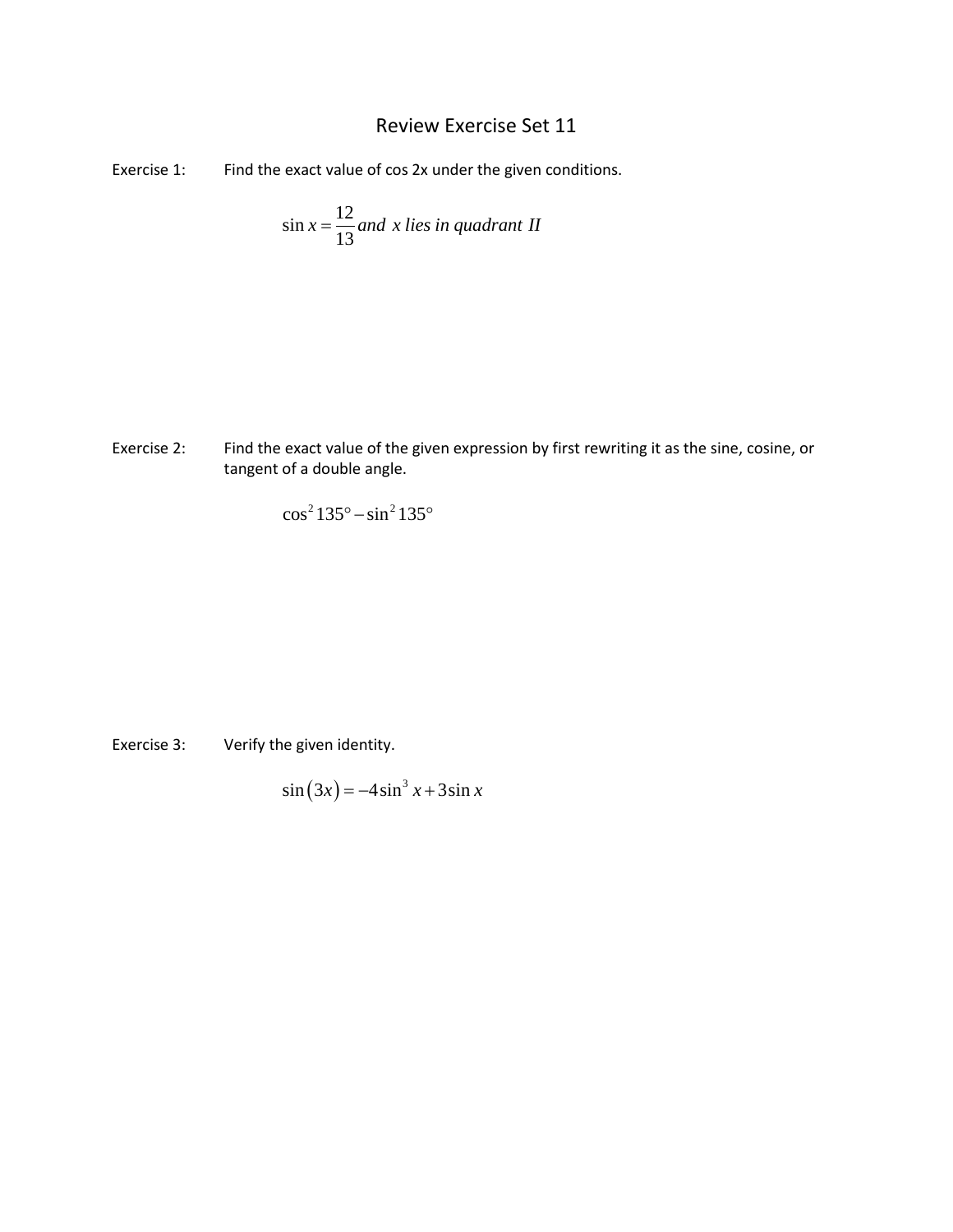Exercise 4: Use the power-reducing formulas to rewrite the given expression as an equivalent expression that does not contain powers of trigonometric functions greater than 1.

 $8\sin^4 x$ 

Exercise 5: Verify the given identity.

$$
\left(\tan\frac{x}{2}\right)(1+\cos x) = \sin x
$$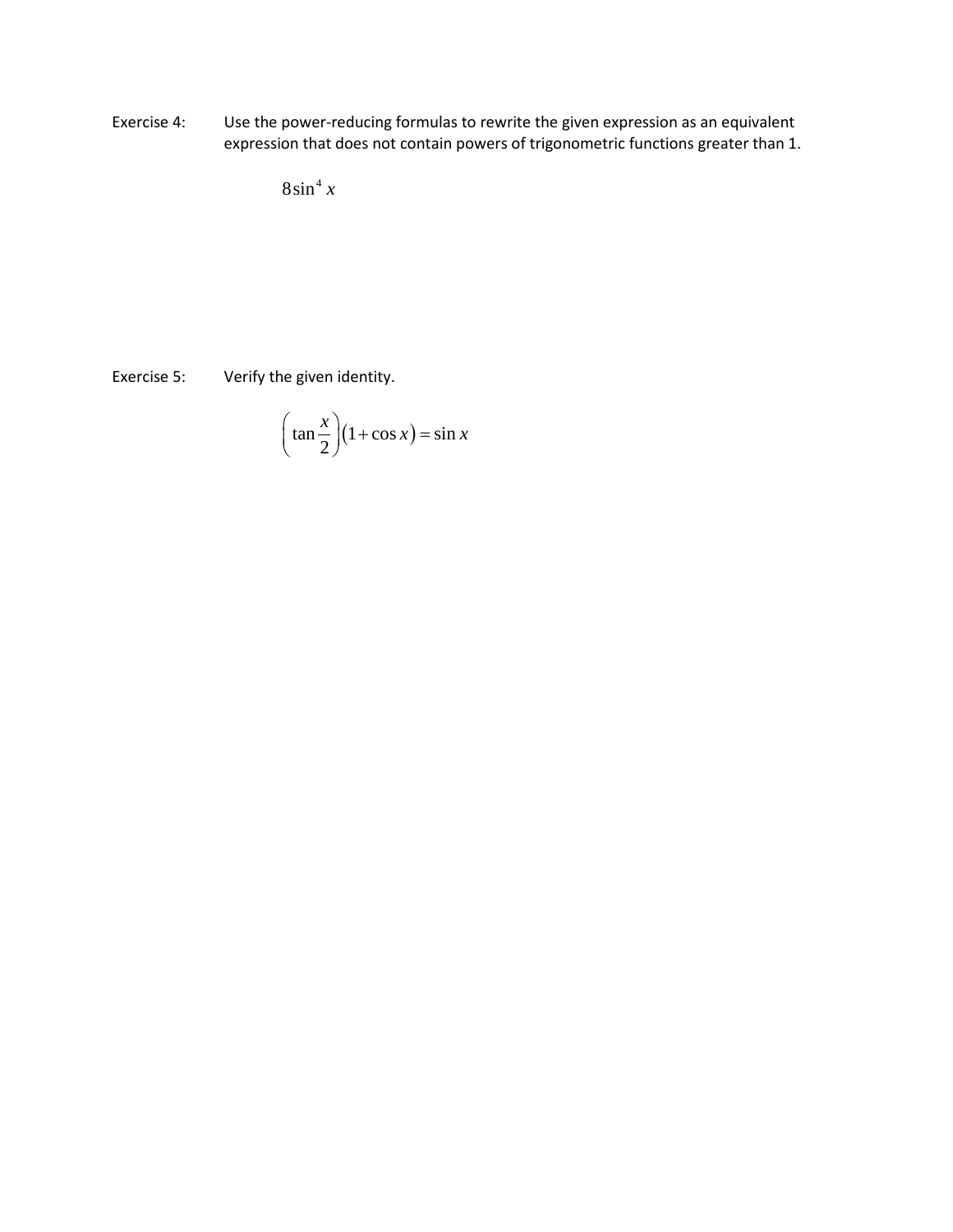## Review Exercise Set 11 Answer Key

Exercise 1: Find the exact value of cos 2x under the given conditions.

$$
\sin x = \frac{12}{13} \text{ and } x \text{ lies in quadrant II}
$$

Use one of the double angle identities for cos 2x

$$
\cos 2x = 1 - 2\sin^2 x
$$
  
=  $1 - 2\left(\frac{12}{13}\right)^2$   
=  $1 - 2\left(\frac{144}{169}\right)$   
=  $1 - \frac{288}{169}$   
=  $-\frac{119}{169}$ 

Exercise 2: Find the exact value of the given expression by first rewriting it as the sine, cosine, or tangent of a double angle.

$$
\cos^2 135^\circ - \sin^2 135^\circ
$$

Use the cos 2x identity

$$
\cos^2 x - \sin^2 x = \cos 2x
$$
  

$$
\cos^2 135^\circ - \sin^2 135^\circ = \cos 2(135^\circ)
$$
  

$$
= \cos 270^\circ
$$
  

$$
= 0
$$

Exercise 3: Verify the given identity.

$$
\sin(3x) = -4\sin^3 x + 3\sin x
$$

Rewrite 3x as a sum of two terms

$$
\sin(2x + x) = -4\sin^3 x + 3\sin x
$$

Use the sum identity for sin

$$
\sin 2x \cos x + \cos 2x \sin x = -4 \sin^3 x + 3 \sin x
$$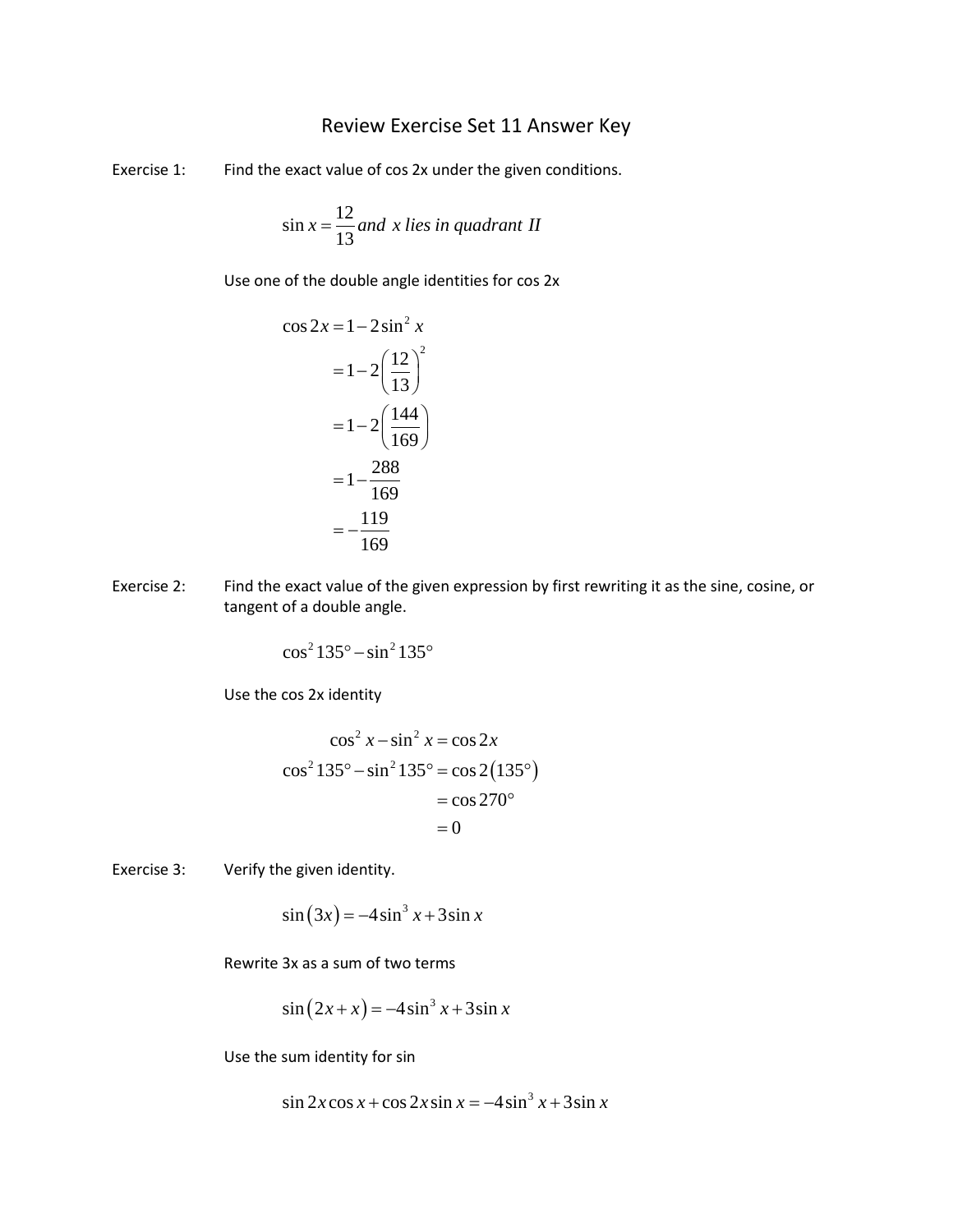Exercise 3 (Continued):

Use the double angle identities for sin and cos

$$
(2\sin x \cos x)\cos x + (1 - 2\sin^2 x)\sin x = -4\sin^3 x + 3\sin x
$$
  

$$
2\sin x \cos^2 x + \sin x - 2\sin^3 x = -4\sin^3 x + 3\sin x
$$

Use the Pythagorean identity

$$
2\sin x (1 - \sin^2 x) + \sin x - 2\sin^3 x = -4\sin^3 x + 3\sin x
$$
  

$$
2\sin x - 2\sin^3 x + \sin x - 2\sin^3 x = -4\sin^3 x + 3\sin x
$$

Combine like terms

$$
-4\sin^3 x + 3\sin x = -4\sin^3 x + 3\sin x
$$

Exercise 4: Use the power-reducing formulas to rewrite the given expression as an equivalent expression that does not contain powers of trigonometric functions greater than 1..

 $8\sin^4 x$ 

Rewrite as  $sin^2 x$  to another power

$$
8\sin^4 x = 8\left(\sin^2 x\right)^2
$$

Use the power reducing identity for  $sin^2 x$ 

$$
8\sin^4 x = 8\left(\frac{1-\cos 2x}{2}\right)^2
$$

Simplify

$$
8\sin^4 x = 8\left(\frac{1 - 2\cos 2x + \cos^2 2x}{4}\right)
$$

$$
= 2\left(1 - 2\cos 2x + \cos^2 2x\right)
$$

$$
= 2 - 4\cos 2x + 2\cos^2 2x
$$